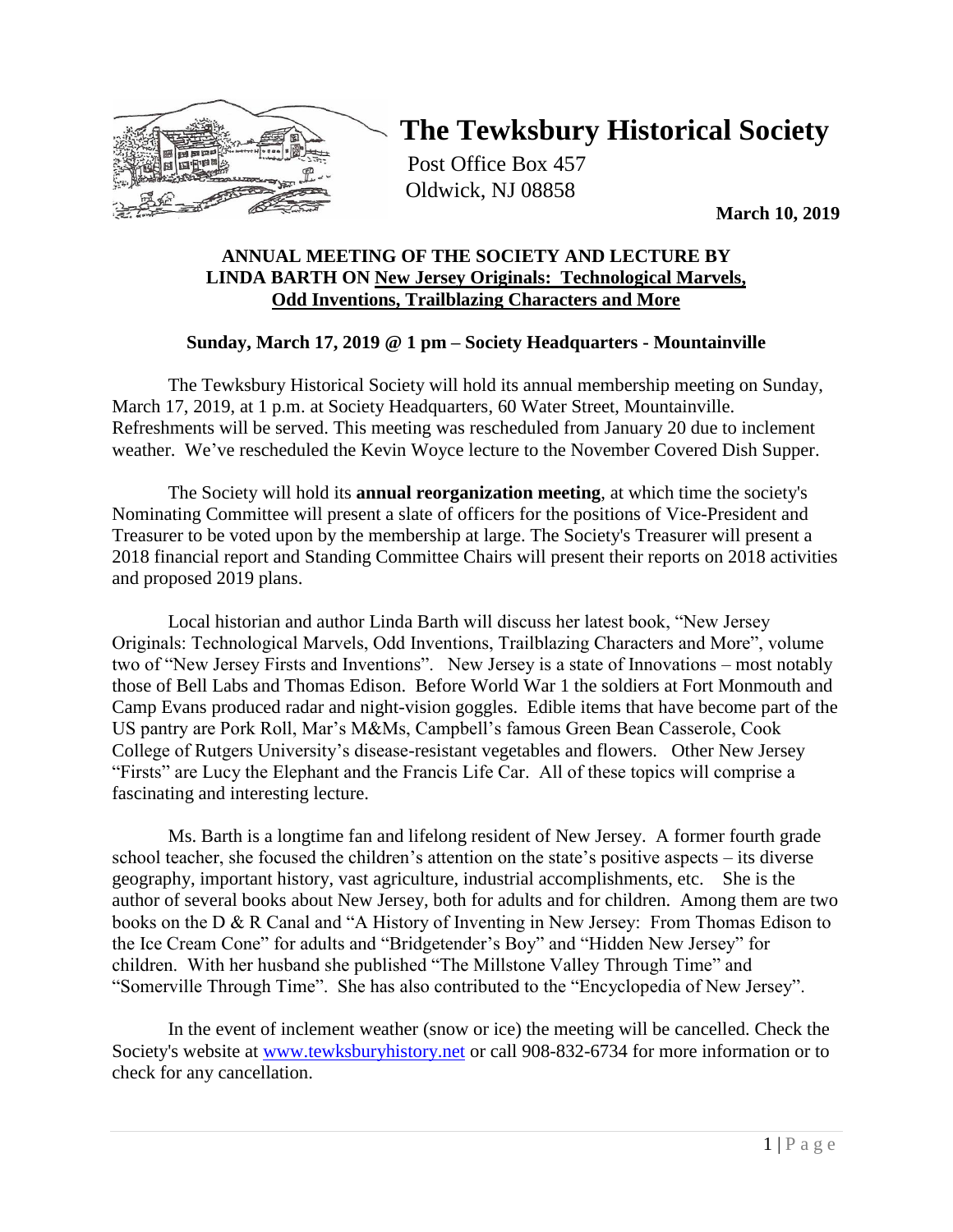#### **MEMBERSHIP DUES**

Membership dues were due by January 31. You were mailed a dues statement in the mail. If you have not yet paid please do so or bring it to the meeting. A  $2<sup>nd</sup>$  reminder, which is your final reminder, will be sent for those who have not paid as of the March 17 meeting. Thank you for your continued support!

#### **NEW MEMBERS**

We welcome the following new members to the Society during the  $4<sup>th</sup>$  quarter of 2018:

| Barbara & Bob Martalus, Califon | Peter Near & Adrie Hoogsteen, Califon |  |
|---------------------------------|---------------------------------------|--|
| Sam Walmer, Chester             |                                       |  |

# **SPRING TAG SALE – MAY 4TH**

We reported in the previous newsletter the incorrect date of the  $5<sup>th</sup>$  annual Oldwick Tag Sale – it will be on **Saturday, May 4**. The Tag Sale, sponsored by the Zion Lutheran Church, will be at our Oldwick Carriage House at 5 James Street from 8 am to 4 pm. We've already received a number of great items – so much that we're going to hold the Tag Sale on two successive Saturdays and thus we'll also be selling items on Saturday, May 11 from 8 am to 4 pm. Both days rain or shine.

We're still looking for clean, quality HH items including dishes, china, glasses, as well as lights/lamps, furniture, and antiques. We'll be collecting items on the following dates and times at the Oldwick Carriage House, rain or shine:

> Saturday, April  $6 \qquad 9$  am to 12 Noon Saturday, April 27 9 am to 12 Noon

#### **WALKING TOUR OF MOUNTAINVILLE -SUNDAY, APRIL 28**

Come hear the history of what was originally known as Bulls Head, where the confluence of 3 streams allowed Mountainville in Tewksbury Township to take advantage of the power of water and where the Potter family became an influential family. We'll see the former one-room school, the local general store and post office, the hotel, the former Kitchen Caboodle cooking school and the site of a former tannery.

This walking tour is sponsored by the Hunterdon County 300<sup>th</sup> Committee and will be led by Township Historian & Society President Shaun C. Van Doren.

**The walk is limited to 30 people and is Free but are Reservations Required. You MUST register online via the link below.**

**<https://www.eventbrite.com/e/walking-tour-of-mountainville-tickets-55122528968>**

The tour begins at 1:00 pm; meeting location will be disclosed to people with reservations only. There is no rain date for this event. Should it rain, the talk will be moved indoors for a Virtual Tour. If you are closed out of this event and wish to be on our Waiting List, please email us at [300info@co.hunterdon.nj.us](mailto:300info@co.hunterdon.nj.us) or call (908) 788-2030 and leave a message.